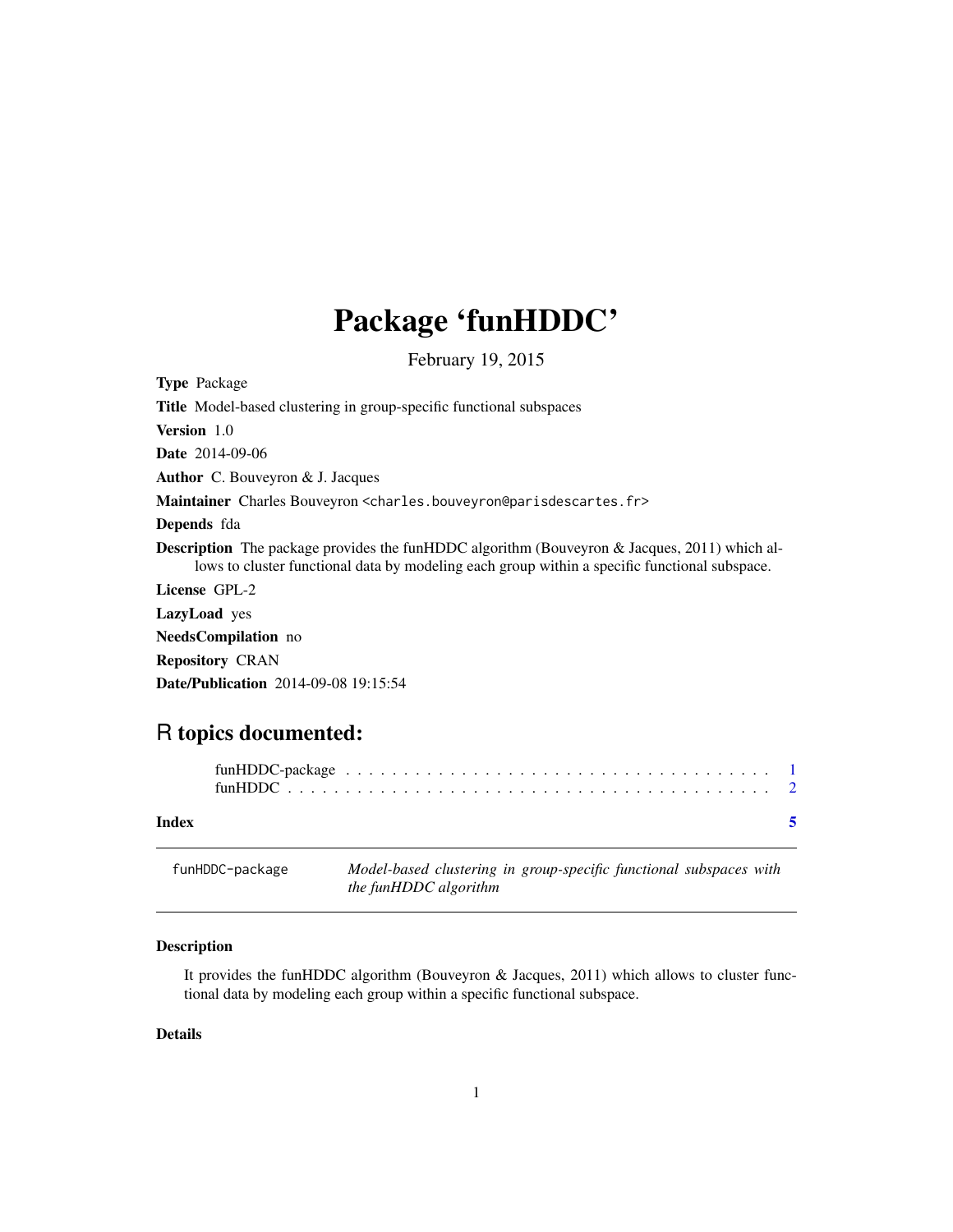#### <span id="page-1-0"></span>2 funHDDC

Package: funHDDC Type: Package Version: 1.0 Date: 2014-09-06 License: GPL-2

#### Author(s)

Charles Bouveyron & Julien Jacques Maintainer: Charles Bouveyron <charles.bouveyron@parisdescartes.fr>

#### References

C. Bouveyron & J. Jacques, Model-based Clustering of Time Series in Group-specific Functional Subspaces, Advances in Data Analysis and Classification, vol. 5 (4), pp. 281-300, 2011.

#### Examples

```
# Clustering the well-known "Canadian temperature" data (Ramsay & Silverman)
basis <- create.bspline.basis(c(0, 365), nbasis=21, norder=4)
fdobj <- smooth.basis(day.5, CanadianWeather$dailyAv[,,"Temperature.C"],basis,
  fdnames=list("Day", "Station", "Deg C"))$fd
res = funHDDC(fdobj,4,model='AkBQkDk',init='hclust',thd=0.001)
# Visualization of the partition and the group means
par(mfrow=c(1,2))
plot(fdobj,col=res$cls,lwd=2,lty=1)
fdmeans = fdobj; fdmeans$coefs = t(res$prms$m)
plot(fdmeans,col=1:max(res$cls),lwd=2)
## DO NOT RUN
# # Map of the results
# par(mfrow=c(1,12))
# library(maps)
# map("world", "canada")
# text(-CanadianWeather$coordinates[,2],CanadianWeather$coordinates[,1],
# labels=rownames(CanadianWeather$coordinates),col=res$cls,cex=0.75)
```
funHDDC *Model-based clustering in group-specific functional subspaces*

#### Description

It provides the funHDDC algorithm (Bouveyron & Jacques, 2011) which allows to cluster functional data by modeling each group within a specific functional subspace.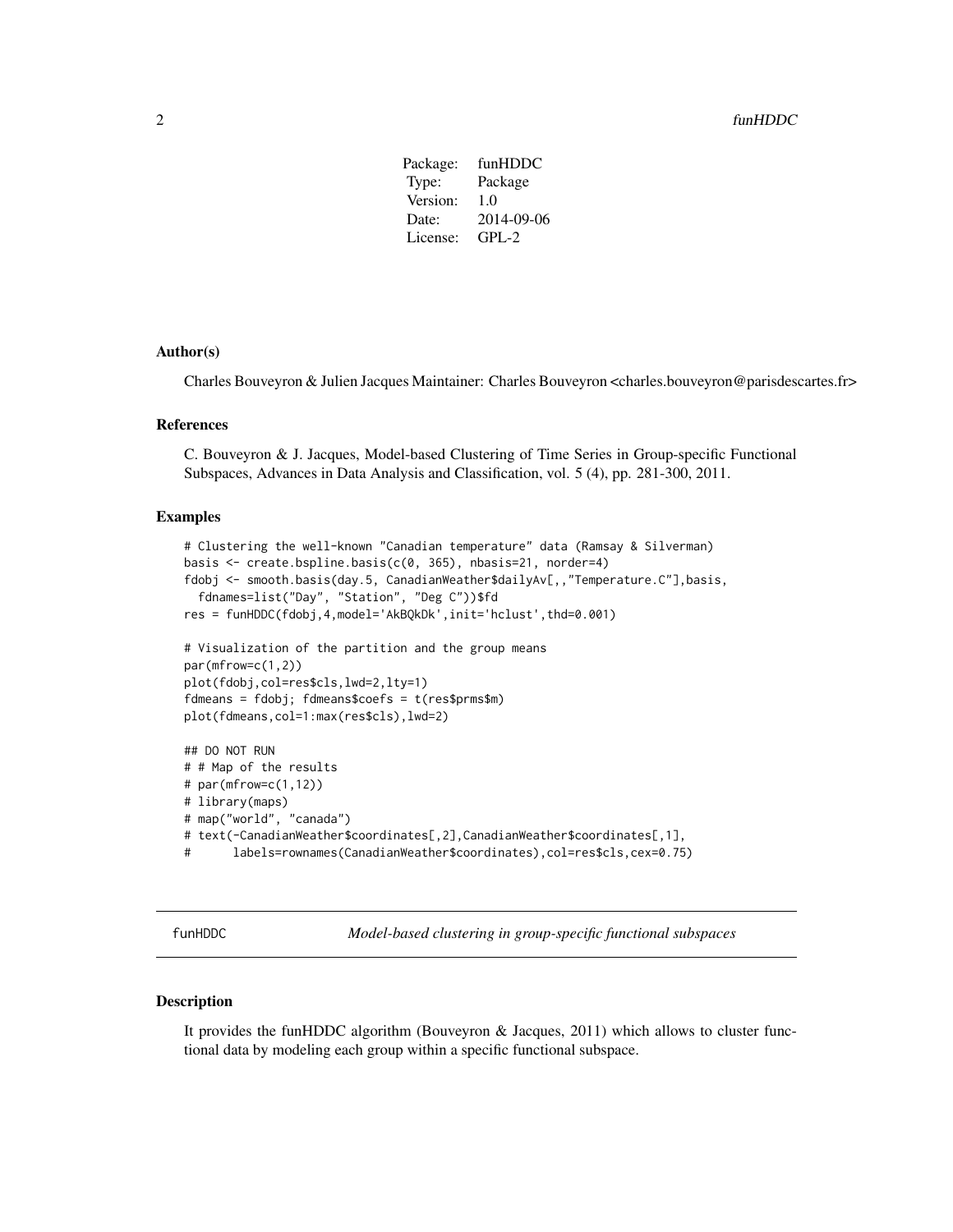#### funHDDC 3

#### Usage

```
funHDDC(fd, K, init = "hclust", model = "AkBkQkDk", thd = 0.05, maxit = 50,
eps = 1e-6, ...
```
#### Arguments

| a functional data object produced by the fda package.                                                                                                     |
|-----------------------------------------------------------------------------------------------------------------------------------------------------------|
| the number of clusters.                                                                                                                                   |
| the initialization type ('random', 'kmeans' of 'holust'). 'holust' is the default.                                                                        |
| the chosen model among 'AkjBkQkDk', 'AkjBQkDk','AkBkQkDk','AkBQkDk','ABkQkDk','ABQkDk<br>See (Bouveyron & Jacques, 2011) for details.                     |
| the threshold of the Cattell' scree-test used for selecting the group-specific ini-<br>trisic dimensions. See (Bouveyron $\&$ Jacques, 2011) for details. |
| the maximum number of iterations.                                                                                                                         |
| the threshold of the convergence criterion.                                                                                                               |
| additional options for internal functions.                                                                                                                |
|                                                                                                                                                           |

#### Value

| cls    | the clustering partition           |
|--------|------------------------------------|
| P      | the posterior probabilities        |
| prms   | the model parameters               |
| bic    | the BIC value                      |
| aic    | the AIC value                      |
| icl    | the ICL value                      |
| loglik | vector of the log-likelhood values |

#### Author(s)

Charles Bouveyron \& Julien Jacques

#### References

C. Bouveyron & J. Jacques, Model-based Clustering of Time Series in Group-specific Functional Subspaces, Advances in Data Analysis and Classification, vol. 5 (4), pp. 281-300, 2011.

#### Examples

```
# Clustering the well-known "Canadian temperature" data (Ramsay & Silverman)
basis <- create.bspline.basis(c(0, 365), nbasis=21, norder=4)
fdobj <- smooth.basis(day.5, CanadianWeather$dailyAv[,,"Temperature.C"],basis,
  fdnames=list("Day", "Station", "Deg C"))$fd
res = funHDDC(fdobj,4,model='AkBQkDk',init='hclust',thd=0.001)
# Visualization of the partition and the group means
```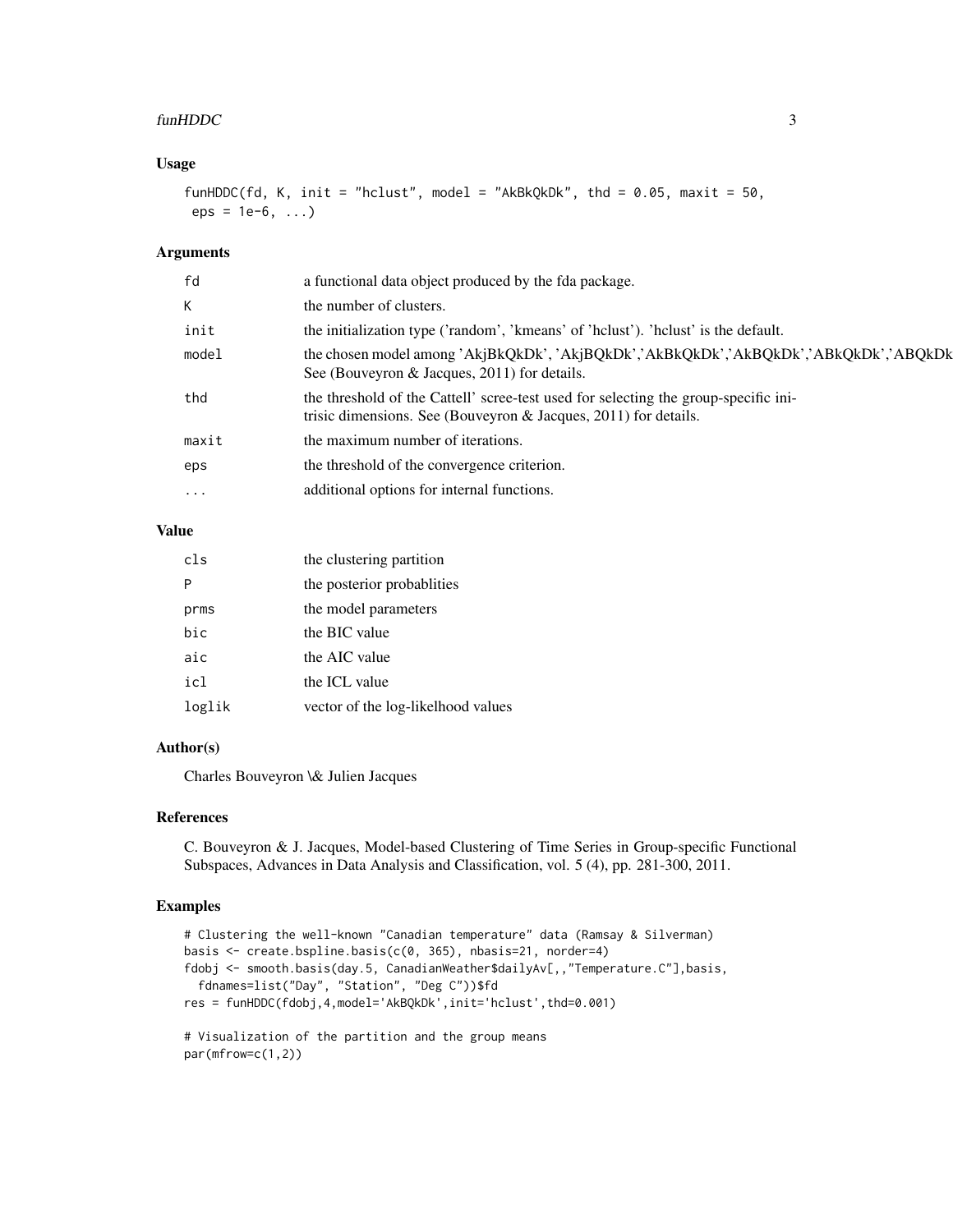```
plot(fdobj,col=res$cls,lwd=2,lty=1)
fdmeans = fdobj; fdmeans$coefs = t(res$prms$m)
plot(fdmeans,col=1:max(res$cls),lwd=2)
```
## DO NOT RUN # # Map of the results

- # par(mfrow=c(1,12))
- # library(maps)
- # map("world", "canada")
- # text(-CanadianWeather\$coordinates[,2],CanadianWeather\$coordinates[,1],
- # labels=rownames(CanadianWeather\$coordinates),col=res\$cls,cex=0.75)